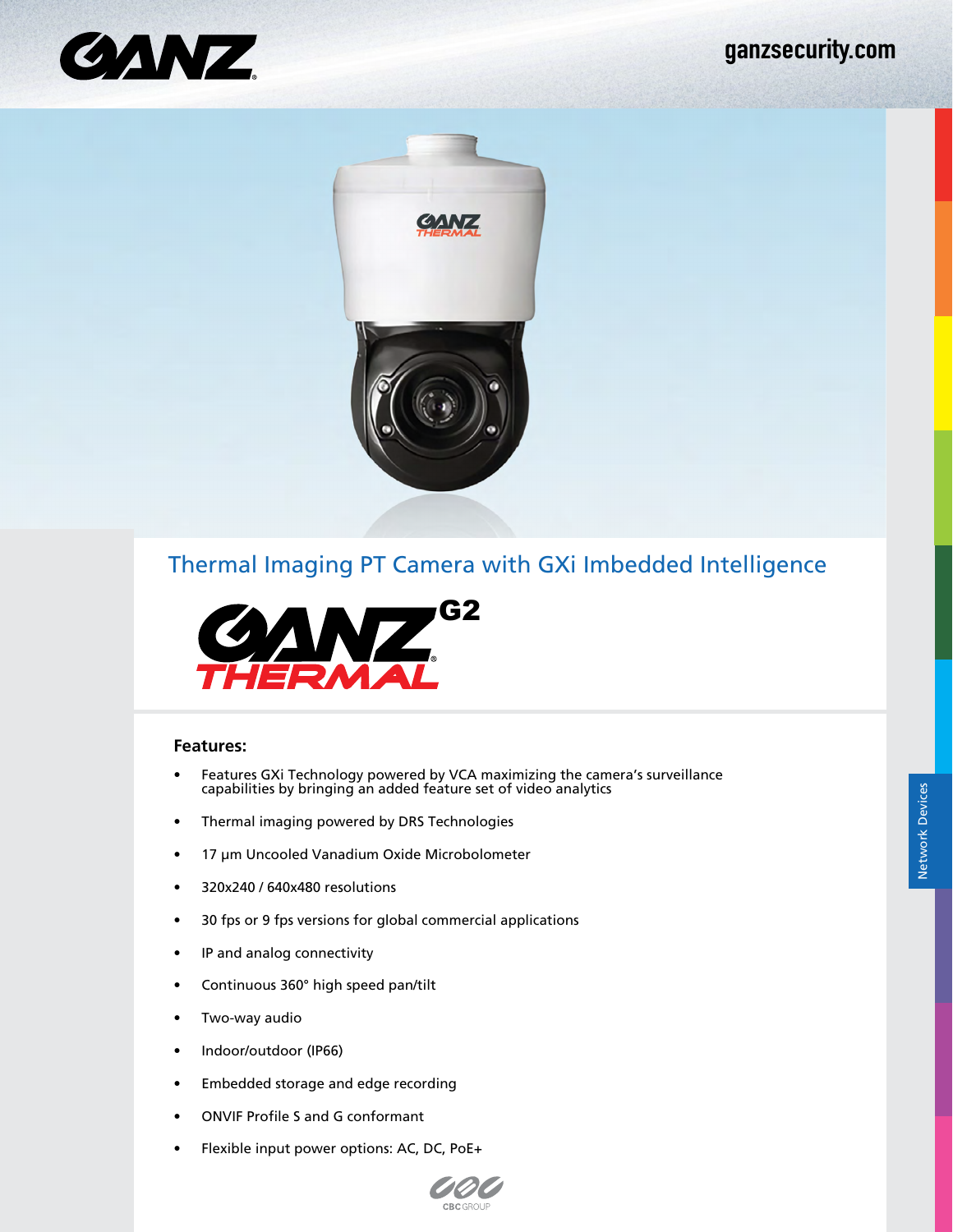



## **Specifications**

| Camera<br>Module<br>(Pixel<br>Array) | Resolution                             | 320x240, 640x480                                                                                                                                                                                                    |
|--------------------------------------|----------------------------------------|---------------------------------------------------------------------------------------------------------------------------------------------------------------------------------------------------------------------|
|                                      | Detection Type                         | Uncooled Vanadium Oxide Microbolometer                                                                                                                                                                              |
|                                      | Sensor Pixel Size                      | $17 \text{ µm}$                                                                                                                                                                                                     |
|                                      | Spectral Response                      | 8-14 µm                                                                                                                                                                                                             |
|                                      | Sensitivity (NETD)                     | $< 50$ mK at f/1.0                                                                                                                                                                                                  |
|                                      | Lens (FOV)                             | 320x240 - 9° (35mm), 16° (19mm), 24° (13mm), 42° (7.5mm)<br>640x480 -18° (35mm), 37° (16.7mm) 50° (12.8mm) - Inquire for lens additional options                                                                    |
|                                      | Scanning System                        | Progressive Scan                                                                                                                                                                                                    |
| Video                                | Video Compression                      | H.264 Baseline, Main, High profile (MPEG-4 Part 10/ AVC), MJPEG (Motion JPEG)                                                                                                                                       |
|                                      | Video Streaming                        | Dual Stream, Configurable streams in H.264, MJPEG H.264: Controllable frame rate, bandwidth (VBR/CBR)<br>MJPEG: Controllable frame rate, JPEG quality                                                               |
|                                      | Resolutions                            | 640x480 (VGA, Scaled-up), 320x240 (QVGA), 160x120 (QQVGA)                                                                                                                                                           |
|                                      | Frame Rate                             | Configurable up to 30 FPS or 9 FPS                                                                                                                                                                                  |
|                                      | Image Settings                         | Configurable brightness, contrast and sharpness                                                                                                                                                                     |
|                                      | Image Orientation                      | Flip / Mirror / Corridor Mode (-90°, +90°)                                                                                                                                                                          |
|                                      | Motion Detection                       | Supported                                                                                                                                                                                                           |
|                                      | Video Stabilization                    | Supported                                                                                                                                                                                                           |
|                                      | <b>Burnt-in Text</b>                   | Supported                                                                                                                                                                                                           |
|                                      | Privacy Mask                           | 4 configurable regions                                                                                                                                                                                              |
|                                      | Image Process                          | Image Contrast Enhancement (ICE™)                                                                                                                                                                                   |
|                                      | Gain / Level Control                   | Automatic                                                                                                                                                                                                           |
|                                      | <b>Smart Bitrate Control</b>           | Supported                                                                                                                                                                                                           |
|                                      | Analog Output                          | NTSC / PAL                                                                                                                                                                                                          |
|                                      | Audio Streaming                        | Two-way                                                                                                                                                                                                             |
| Audio                                | Audio Compression                      | G.711-uLaw                                                                                                                                                                                                          |
|                                      | Audio                                  | Supported                                                                                                                                                                                                           |
| Network                              | <b>Ethernet Standard</b>               | 10 / 100 Base-T                                                                                                                                                                                                     |
|                                      | IP                                     | IPv4, IPv6                                                                                                                                                                                                          |
|                                      | Protocol                               | QoS Layer 3 DiffServ, TCP/IP, UDP/IP, HTTP, HTTPS, FTP, RTSP, RTCP, RTP/UDP, RTP/TCP, mDNS, UPnPTM, SMTP,<br>DHCP, DNS, DynDNS, NTP, SNMPv1/v2c/v3(MIB-II), IGMP, ICMP, SSLv2/v3, TLSv1/1.2, SRTP, RTMP, IEEE802.1X |
|                                      | Security                               | HTTPS (SSL), IP Filtering, Multi-level access with password protection                                                                                                                                              |
|                                      | <b>Users</b>                           | Live viewing for up to 10 clients                                                                                                                                                                                   |
| Integration                          | Application<br>Programming Interface   | Software Development Kit (SDK) available                                                                                                                                                                            |
|                                      | <b>ONVIF Compliance</b>                | Profile S, Profile G                                                                                                                                                                                                |
|                                      | Event Sources                          | Sensor (DI); Alarm (DO); Video Motion Detection; Tamper Detection; Video Content Analytics (VCA); Network<br>Loss/Detect; Network Setting Change; Time (Recurrence/Schedule); Storage Error                         |
|                                      | <b>Event Actions</b>                   | File upload: E-mail, FTP. Notification: E-mail, FTP, HTTP, TCP (push, multicast, TCP event server). Active alarm<br>(DO). Recording. Event Log Saving.                                                              |
|                                      | Event Metadata<br>Streaming (RTSP/RTP) | Video Motion Detection (MD); Video Content Analytics (VCA)                                                                                                                                                          |



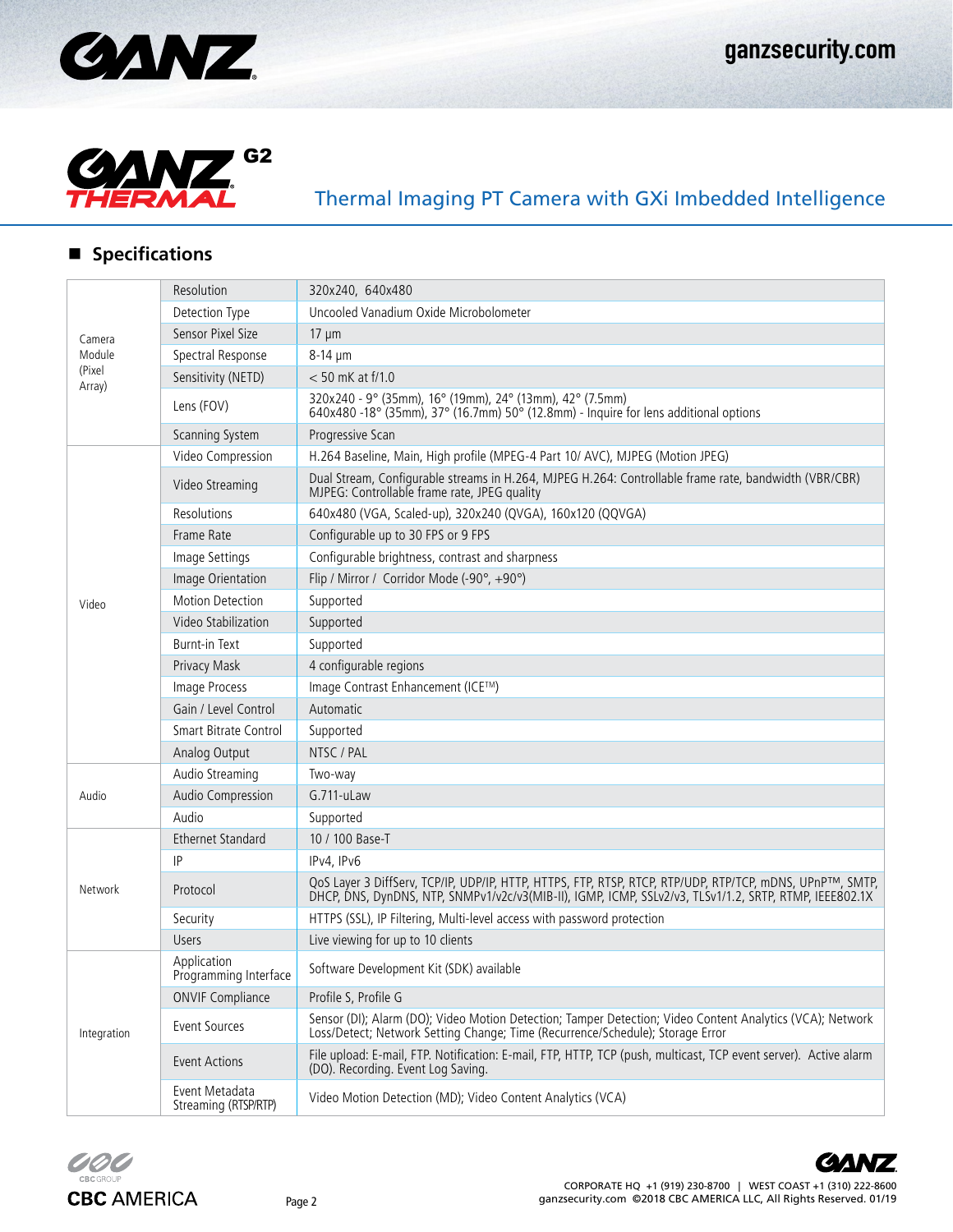



### **Specifications (continued)**

|                                     | Pan / Tilt Range            | Pan Range: 360° / Endless Rotation, Tilt range: -10°~90° / Auto Flip |
|-------------------------------------|-----------------------------|----------------------------------------------------------------------|
| Pan / Tilt                          | Manual Pan/Tilt Speed       | Min $0.2^\circ$ / Max 120 $^\circ$                                   |
|                                     | Preset Pan/Tilt Speed       | Min $0.2^\circ$ / Max 360 $^\circ$                                   |
|                                     | <b>Preset Control</b>       | 255 preset points                                                    |
| Edge Storage                        | Storage                     | 1x microSD/SDHC memory card slot (up to 32GB, card not included)     |
|                                     | Recording Types             | Continuous Recording or Event Recording                              |
|                                     | Continuous Recording        | Instant recording; Search & Download                                 |
|                                     | Event Recording             | Search of Event Logs; Playback; Download                             |
|                                     | High Performance            | Advanced tracking algorithm, low false alarm rate                    |
|                                     | Easy to Use                 | Intuitive web browser interface                                      |
|                                     | Detection Zones             | Multi-segment polygons and lines                                     |
| GXi Imbedded                        | On-screen Display           | Real-time display of tracking data and events                        |
| Intelligence<br>(Standard)          | <b>Tamper Detection</b>     | Detect camera tampering                                              |
|                                     | Presence Filter             | Detect presence of an object                                         |
|                                     | Detection Behavior          | Direction and Dwell filters                                          |
|                                     | 3D Behavior                 | Perspective corrected size, speed filters and calibration            |
|                                     | Detection Behavior          | Enter, Exit, Appear, Disappear, Stop, Tailgating filters             |
|                                     | Logical Rules               | Extends standard rules to allow various combinations of the inputs   |
| GXi Imbedded                        | Counting Line               | High accuracy people and vehicle counting                            |
| Intelligence<br>(Optional Licenses) | Counter                     | 20 counters in total                                                 |
|                                     | Counting Report             | Generates counter reports based on the counter database              |
|                                     | Meta Data                   | Plain XML Format                                                     |
|                                     | Material                    | Aluminum, White                                                      |
|                                     | External I/O Terminals      | 1x Alarm In, 1x Alarm Out                                            |
|                                     | Language on Webpage         | English, Chinese, Korean                                             |
|                                     | Power Source/ Consumption   | 24VDC, 24VAC, PoE+ / 16W                                             |
| Physical                            | <b>Operating Conditions</b> | -4°F ~ 122°F (-20°C ~ 50°C), Humidity up to 90% RH (non-condensing)  |
|                                     | Weight                      | 7.7lbs. (3.5kg)                                                      |
|                                     | Certifications              | FCC, CE, IP66                                                        |
|                                     | Dimensions (H x W)          | 10" x 5.1" (255H x 130W mm)                                          |

Go to ganzsecurity.com/gxi for complete GXi Imbedded Intellegence license list.